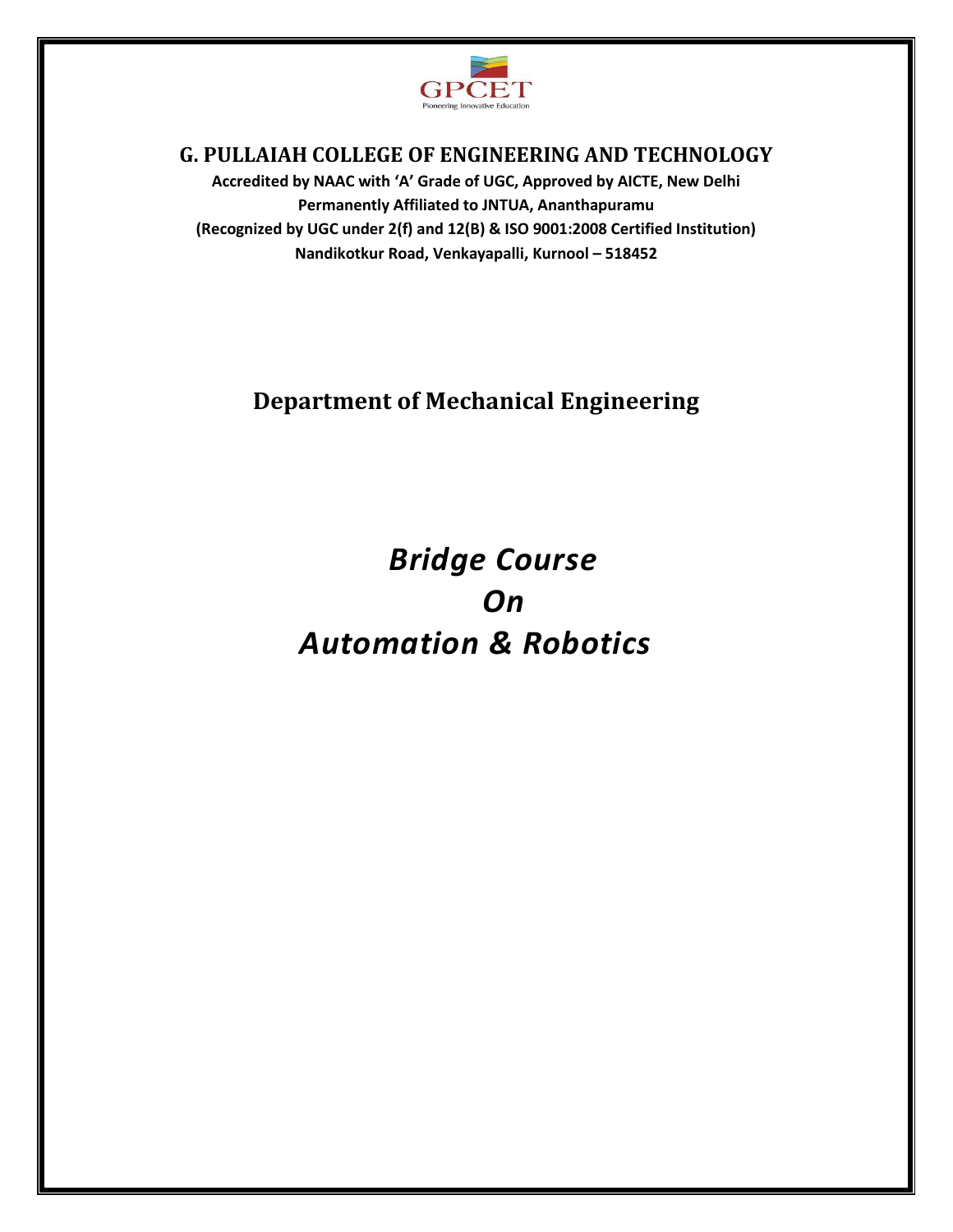# **Industrial engineering**

Industrial engineering is a branch of engineering which deals with the optimization of complex processes, systems or organizations. Industrial engineers work to eliminate waste of time, money, materials, man-hours, machine time, energy and other resources that do not generate value. According to the Institute of Industrial and Systems Engineers, they figure out how to do things better, engineering processes and systems that improve quality and productivity.

Industrial engineering is concerned with the development, improvement, and implementation of integrated systems of people, money, knowledge, information, equipment, energy, materials, analysis and synthesis, as well as the mathematical, physical and social sciences together with the principles and methods of engineering design to specify, predict, and evaluate the results to be obtained from such systems or processes. While industrial engineering is a longstanding engineering discipline subject to (and eligible for) professional engineering licensure in most jurisdictions, its underlying concepts overlap considerably with certain business-oriented disciplines such as operations management.

While originally applied to manufacturing, the use of "industrial" in "industrial engineering" can be somewhat misleading, since it has grown to encompass any methodical or quantitative approach to optimizing how a process, system, or organization operates. Some engineering universities and educational agencies around the world have changed the term "industrial" to broader terms such as "production" or "systems", leading to the typical extensions noted above.

The various topics concerning industrial engineers include:

- 1. **Process engineering**: design, operation, control, and optimization of chemical, physical, and biological Processes.
- 2. **Systems engineering**: an interdisciplinary field of engineering that focuses on how to design and manage complex engineering systems over their life cycles.
- 3. **Safety engineering:** an engineering discipline which assures that engineered systems provide acceptable levels of safety.
- 4. **Data science:** the science of exploring, manipulating, analyzing, and visualizing data to derive useful insights and conclusions
- 5. **Machine learning:** the automation of learning from data using models and algorithms
- 6**. Analytics and data mining:** the discovery, interpretation, and extraction of patterns and insights from large quantities of data
- 7. **Cost engineering:** practice devoted to the management of project cost, involving such activities as cost- and control- estimating, which cost control and cost is forecasting, investment appraisal, and risk analysis.
- 8. **Value engineering:** a systematic method to improve the "value" of goods or products and services by using an examination of function.
- 9. **Quality engineering:** a way of preventing mistakes or defects in manufactured products and avoiding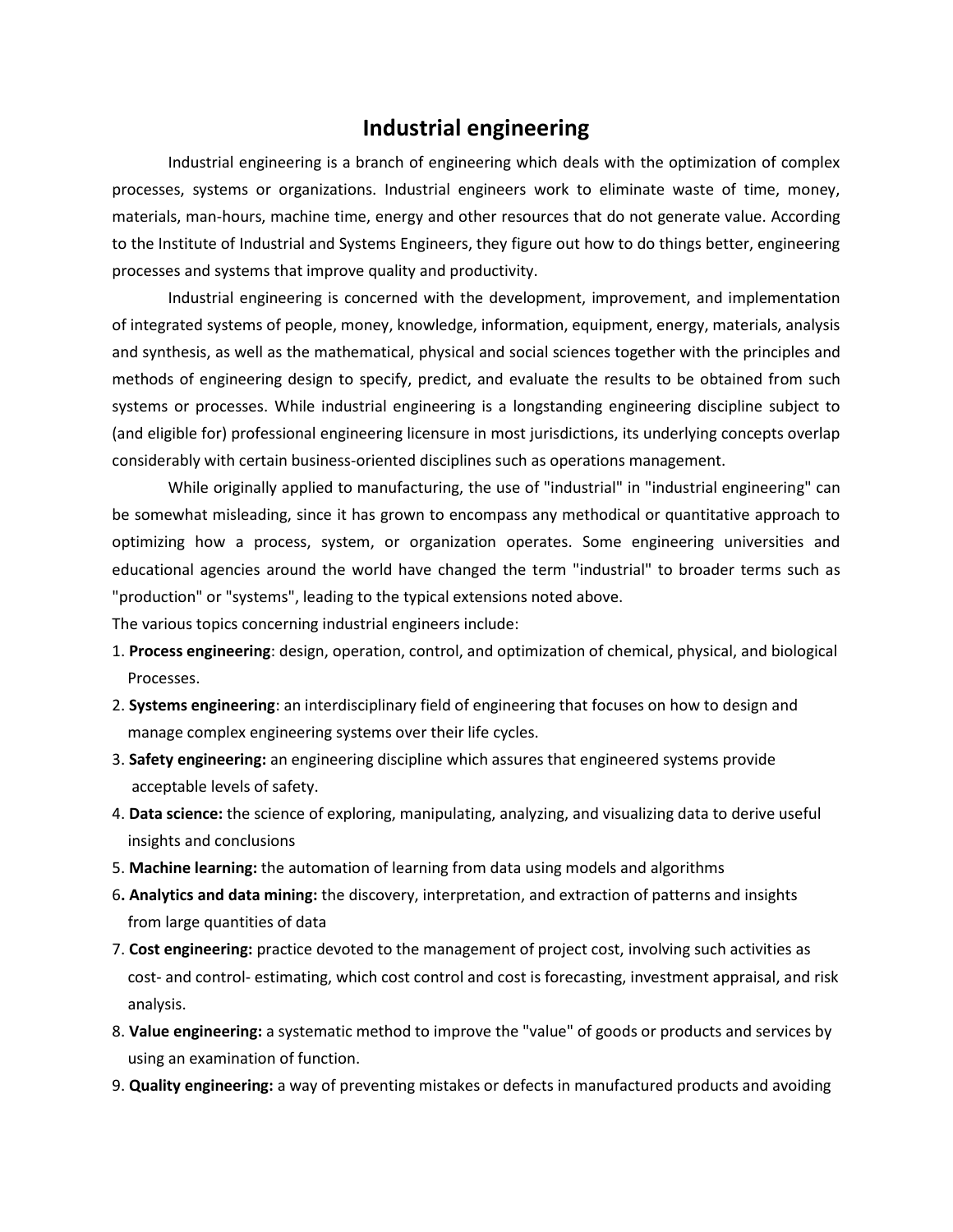problems when delivering solutions or services to customers.

- 10. **Project management:** is the process and activity of planning, organizing, motivating, and controlling resources, procedures and protocols to achieve specific goals in scientific or daily problems.
- 11. **Management engineering:** a specialized form of management that is concerned with the application of engineering principles to business practice.
- 12. **Supply chain management:** the management of the flow of goods. It includes the movement and storage of raw materials, work-in-process inventory, and finished goods from point of origin to point of consumption.
- 13. **Ergonomics:** the practice of designing products, systems or processes to take proper account of the interaction between them and the people that use them.
- 14. **Operations research, also known as management science:** discipline that deals with the application of advanced analytical methods to help make better decisions
- 15. **Operations management:** an area of management concerned with overseeing, designing, and controlling the process of production and redesigning business operations in the production of goods or services.
- 16. **Job design:** the specification of contents, methods and relationship of jobs in order to satisfy technological and organizational requirements as well as the social and personal requirements of the job holder.
- 17. **Financial engineering:** the application of technical methods, especially from mathematical finance and computational finance, in the practice of finance
- 18. **Industrial plant configuration:** sizing of necessary infrastructure used in support and maintenance of a given facility.
- 19. **Facility management:** an interdisciplinary field devoted to the coordination of space, infrastructure, people and organization
- 20. **Engineering design process:** formulation of a plan to help an engineer build a product with a specified performance goal.
- 21. **Logistics:** the management of the flow of goods between the point of origin and the point of consumption in order to meet some requirements, of customers or corporations.
- 22. **Accounting:** the measurement, processing and communication of financial information about Economic entities
- 23. **Capital projects:** the management of activities in capital projects involves the flow of resources, or inputs, as they are transformed into outputs. Many of the tools and principles of Industrial Engineering can be applied to the configuration of work activities within a project. The application of industrial engineering and operations management concepts and techniques to the execution of projects has been thus referred to as Project Production Management.

Traditionally, a major aspect of industrial engineering was planning the layouts of factories and designing assembly lines and other manufacturing paradigms. And now, in lean manufacturing systems,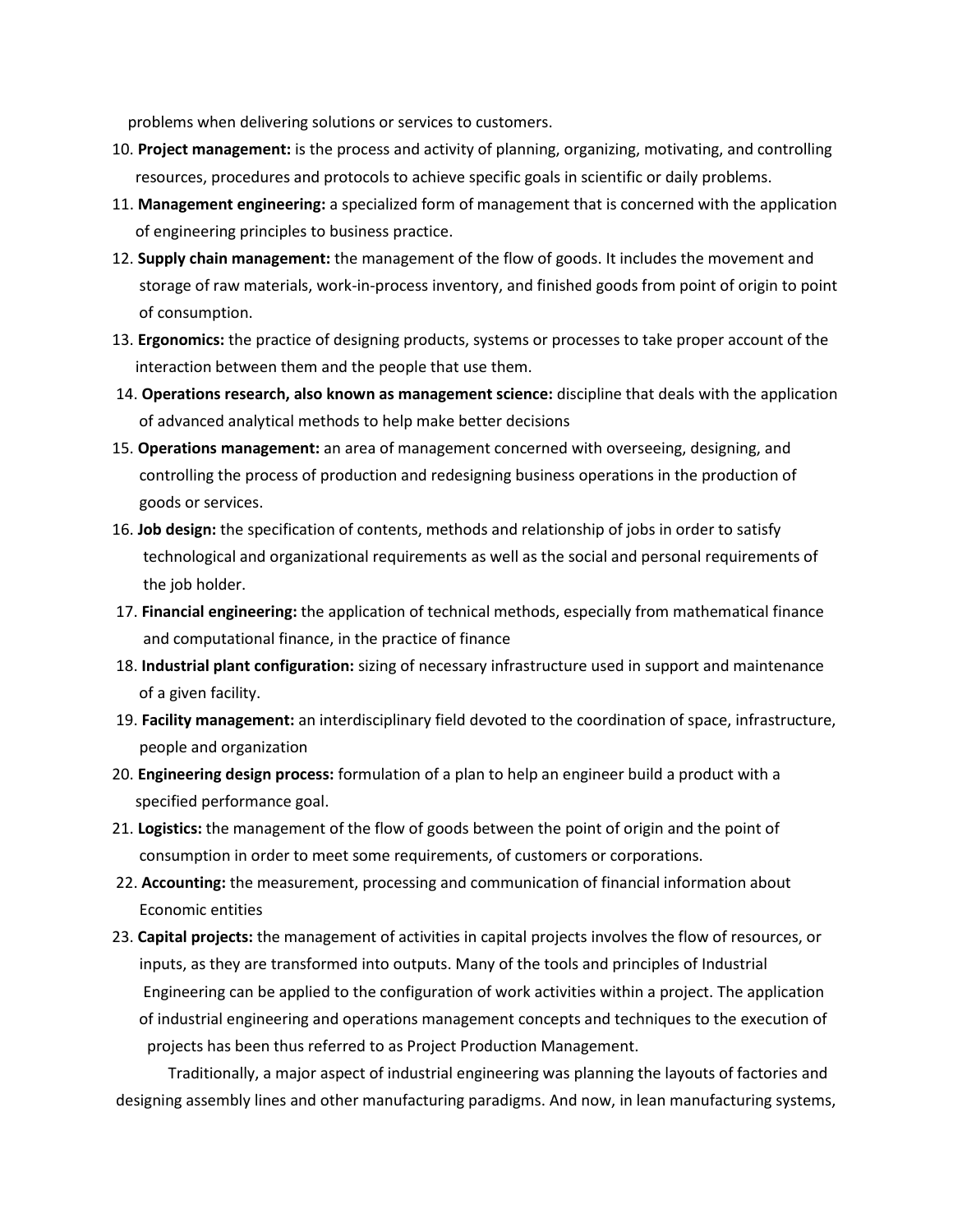industrial engineers work to eliminate wastes of time, money, materials, energy, and other resources. Depending on the sub-specialties involved, industrial engineering may also be known as, or overlap with, operations research, systems engineering, manufacturing engineering, production engineering, management science, management engineering, ergonomics or human factors engineering, safety engineering, or others, depending on the viewpoint or motives of the user.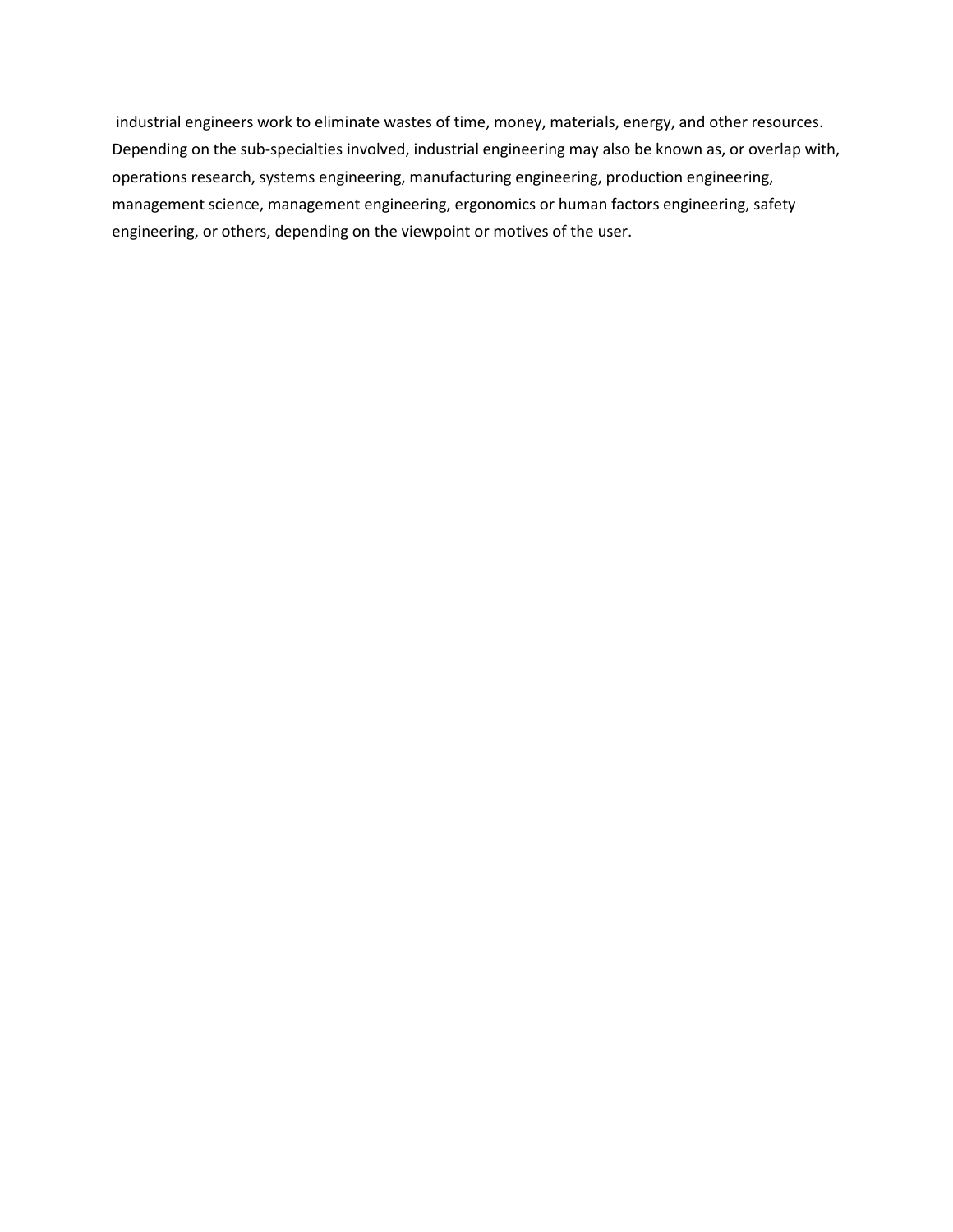# **Scheduling**

## **Definition of Scheduling**

Scheduling deals with the efficient allocation of tasks over resources. The general scheduling problem is, given a number of tasks and a number of resources, set the dates when each task should be accomplished on each resource. We are interested in scheduling in the manufacturing context, although it has many applications in other fields.

Real-life examples

- 1. Timetabling
- 2. Scheduling of the PC room at Duisburg University: a number of different courses (tasks) have to be given using the PC room (resource)
- 3. Workforce scheduling
- 4. Assign shifts for nurses and doctors in a Hospital
- 5. Sports scheduling

## **Introduction to production scheduling:**

- 1. Scheduling
- 2. Production scheduling
- 3. Gantt Chart
- 4. Scheduling environment
- 5. Constraints
- 6. Scheduling objectives

The MRP tell us the quantities of products to manufacture in every time bucket However, MRP does not make any assumption about the resources (i.e. labour, machines) currently available in the factory.

E.g. two different components have to be manufactured in the same section. How to schedule them? Therefore, we have a number of jobs (j) to be manufactured over a number of machines (i).

The production scheduling problem deals with obtaining the date for each job to enter on each machine Not necessarily physical machines, they may be stages (consisting on several machines or labour) in a manufacturing process Jobs have to be manufactured in each machine in a certain order (known as route) during a certain time period (known as processing time)Processing time of job in machine is usually denoted by pi,j. Both route and time period are given by the technological process.

## **Gantt chart**

A representation of a specific solution of a scheduling problem in terms of the machines and job.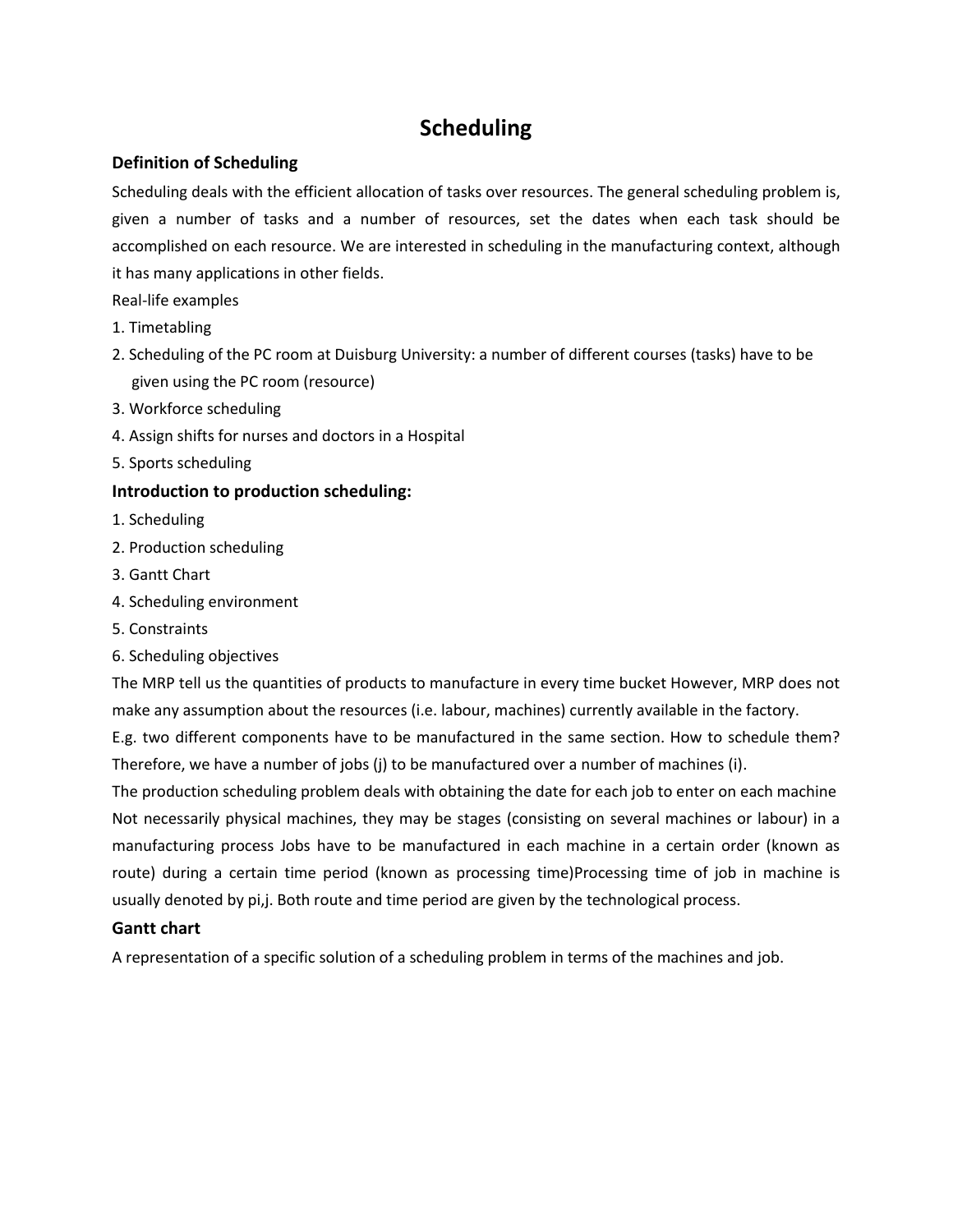# **Computer aided design-CAD**

Computer Aided Design-CAD is defined the use of information technology (IT) in the Design process. A CAD system consists of IT hardware (H/W), specialized software (S/W) (depending on the particular area of application) and peripherals, which in certain applications are quite specialized. The core of a CAD system is the S/W, which makes use of graphics for product representation; databases for storing the product model and drives the peripherals for product presentation. Its use does not change the nature of the design process but as the name states it aids the product designer. The designer is the main actor in the process, in all phases from problem identification to the implementation phase. The role of the CAD is in aiding him/her by providing:

1. Accurately generated and easily modifiable graphical representation of the product. The user can nearly view the actual product on screen, make any modifications to it, and present his/her ideas on screen without any prototype, especially during the early stages of the design process.

2. Perform complex design analysis in short time. Implementing Finite Elements Analysis methods the user can perform.

3. Static, Dynamic and Natural Frequency analysis, Heat transfer analysis, Plastic analysis, Fluid flow analysis, Motion analysis, Tolerance analysis, Design optimization

4. Record and recall information with consistency and speed. In particular the use of Product Data Management (PDM) systems can store the whole design and processing history of a certain product, for future reuse and upgrade.

The first applications were for 2D-Drafting and the systems were also capable of performing only 2D modelling. Even today 2D-drafting is still the main area of application (in terms of number of workplaces). Later, (mid-1980), following the progress in 3D modelling technology and the growth in the IT H/W, 3D modelling systems are becoming very popular. 3D modelling are at the beginning wire frame based. Aerospace and automotive industries were using surface modelling systems for exact representation of the body of the product. At the same time solid modelling was recognized as the only system, which could provide an unambiguous representation of the product, but it was lacking adequate support for complex part representations. Today we are experiencing a merge of solid and surface modelling technology. Most solid modelling systems are capable of modelling most of industrial products. Systems sold today (especially for mechanical applications, which are the majority of systems sold world-wide) are characterized as NURBS (Non Uniform Rational B-Sline) based systems, employing solid modelling technology, and they are parametric and feature based systems. The use of CAD systems has also been expanded to all industrial sectors, such AEC,Electronics, Textiles, Packaging, Clothing, Leather and Shoe, etc. Today, numerous CAD systems are offered by several vendors, in various countries.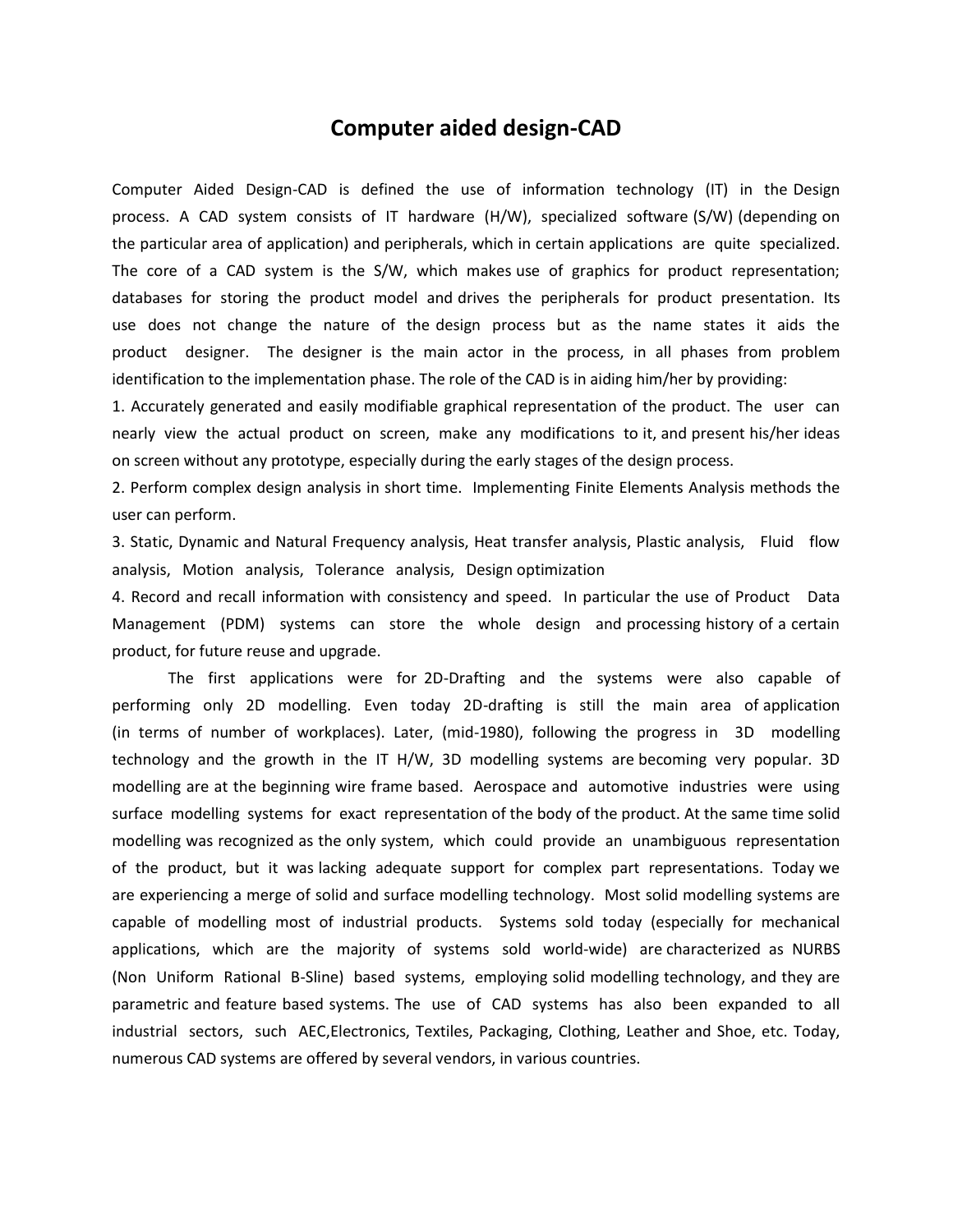#### **Objectives of the technique:**

Originally the technique was aiming at automating a number of tasks a designer is performing and in particular the modelling of the product. Today CAD systems are covering most of the activities in the design cycle, they are recording all product data, and they are used as a platform for collaboration between remotely placed design teams. Most of its uses are for manufacturing and the usual name of the application is CAD/CAM. The areas of application of CAD related techniques, such as CAD, CAEngineering and CAManufacturing . Each of the above functions is not accomplished by a single system and it is quite often for a company to use more that one system, especially when we have CAD and CAE applications. CAD systems can shorten the design time of a product. Therefore the product can be introduced earlier in the market, providing many advantages to the company.

#### **CAD Systems:**

Current systems, especially for mechanical products are 3D systems and they are spreading now their dominance to the other sectors. 3D modelling can be Wire Frame, Surface or Solid Modelling. Most of the mid-range mechanical sector CAD systems are Parametric and Feature Based Solid Modelling systems. Wire frame modelling was the first attempt to represent the 3D object. The representation was inadequate with many drawbacks in terms of precision, adequacy of the representation, etc. In simple terms a 2D-wire frame model is built by forming the skeleton of the part, consisting only of edges.

#### **Computer Aided Engineering Tools:**

Engineering analysis is concerned with analysis and evaluation of engineering product designs. For this purpose, a number of computer-based techniques are used to calculate the product's operational, functional, and manufacturing parameters. Finite element analysis (FEA) is one of the most frequently used engineering analysis techniques. Besides FEA, tolerance analysis, design optimisation, mechanism analysis, and mass property analysis are some of the computer aided techniques available to engineers for the purposes of analysis and evaluation of the engineering product designs.

#### **Finite-Element Analysis**

Finite-element analysis is a powerful numerical analysis process widely used in engineering applications. FEA is used to analyse and study the functional performance of an object by dividing it into a number of small building blocks, called finite elements. For example, functional performances of an object or continuum, such as a structure's stresses and deflections, are predicted using FEA. The core of the FEA method is an idealization of the object or continuum by a finite number of discrete variables. For this purpose, the object is first divided into a grid of elements that forms a model of the real object. This process is also called meshing. Each element is a simple shape such as a square, triangle, or cube or other standard shape for which the Finite-element Program has information to write the governing equations in the form of a stiffness matrix. The unknown parameters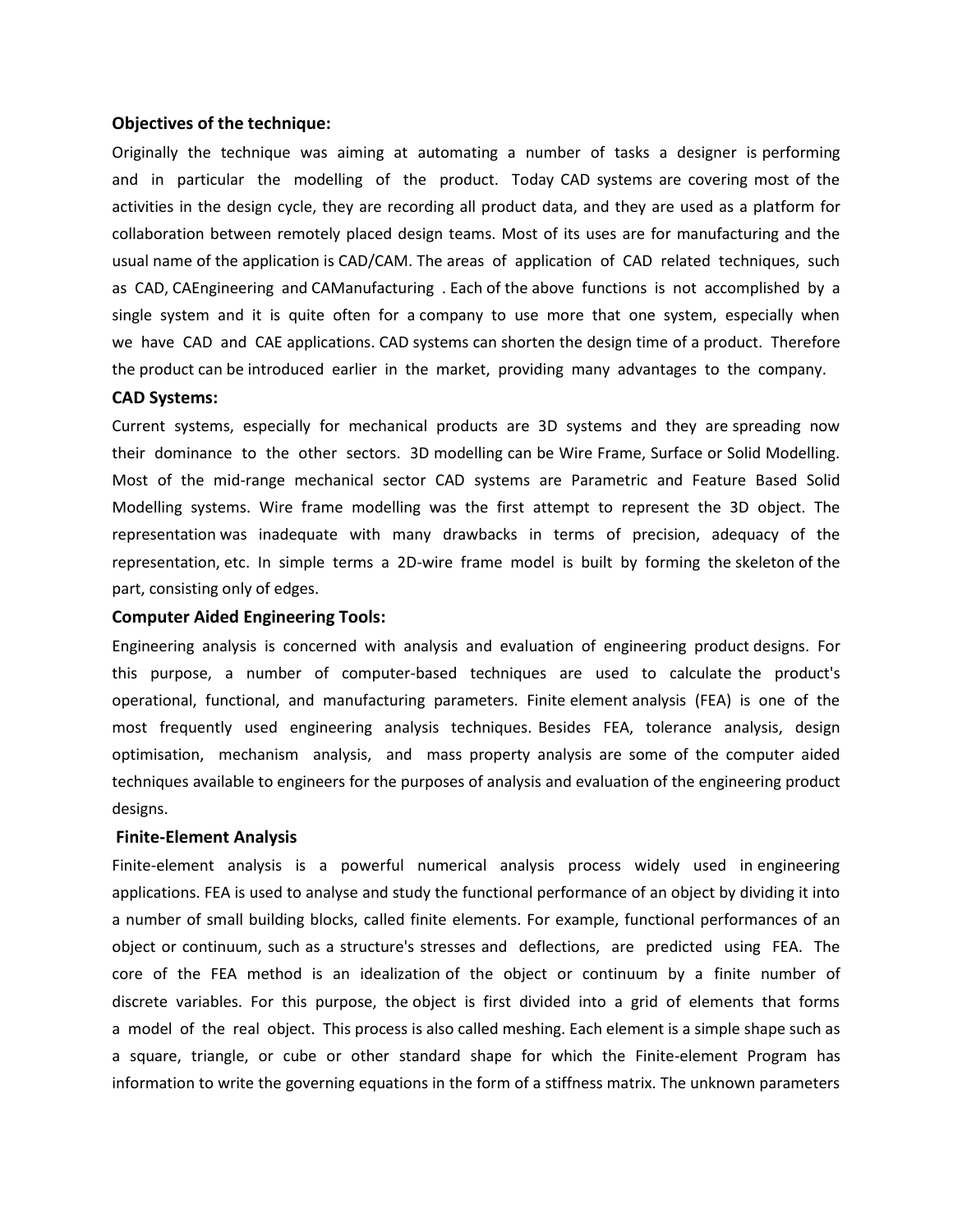for each element are the displacements at the node points, which are the points at which the elements are connected. The Finite-Element Program assembles the stiffness matrices for these simple elements to form the global stiffness matrix for the entire model. This stiffness matrix is solved for the unknown displacements, given the known forces and boundary conditions. From the displacement at the nodes, the stresses in each element can then be calculated. The following steps are usually followed in applying FEA:

1. Discretization of the given continuum

- 2. Selection of the solution approximation
- 3. Development of element matrices and equations
- 4. Assembly of the element equations
- 5. Solution for the unknown at the nodes
- 6. Interpretation of the result

A number of software packages for engineering analysis have been developed that are capable of covering a wide range of applications. These applications include: Static analysis, Transient dynamic analysis, Natural frequency analysis, Heat transfer analysis, Plastic analysis, Fluid flow analysis, Motion analysis, Tolerance analysis.

#### **Rapid Prototyping Tools and Machines:**

Rapid prototype allows to "print" three-dimensional models of designs as easily as printing them on paper. It is a fast and cost-effective way to improve the way a designer communicates his/her ideas, both inside and outside the organization. It revolutionizes the development process, helping the design team to take advantage of more opportunities, more profitably than ever before. It's benefits help them win greater understanding -and faster approval- of their ideas, create superb models quickly and inexpensively, start building immediately -without training- and dramatically improve the way they do business.

#### **Product Data Management Tools:**

Product Data Management (PDM) is a tool that can be used to support the entire product life cycle including product or plant definition, production and business operations support. PDM technology provides a way for systems to work together and exchange information at multiple points of continuous integration, from design through manufacturing and support. In extended enterprises, PDM can be effective in managing the product definition supply chain by serving as an information bridge connecting OEMs, subcontractors, vendors, consultants, partners, and customers. PDM systems manage the full configuration of a product, including all mechanical, electronic, software, and documentation components. The technology is applicable to any discrete manufactured products such as automobiles, aircraft and defense systems, machine tools, and telecommunications equipment. Whether it relates to design concepts, prototypes, fabrication, operations, or maintenance, PDM assures that people and systems will have access to accurate information throughout the life cycle of a product.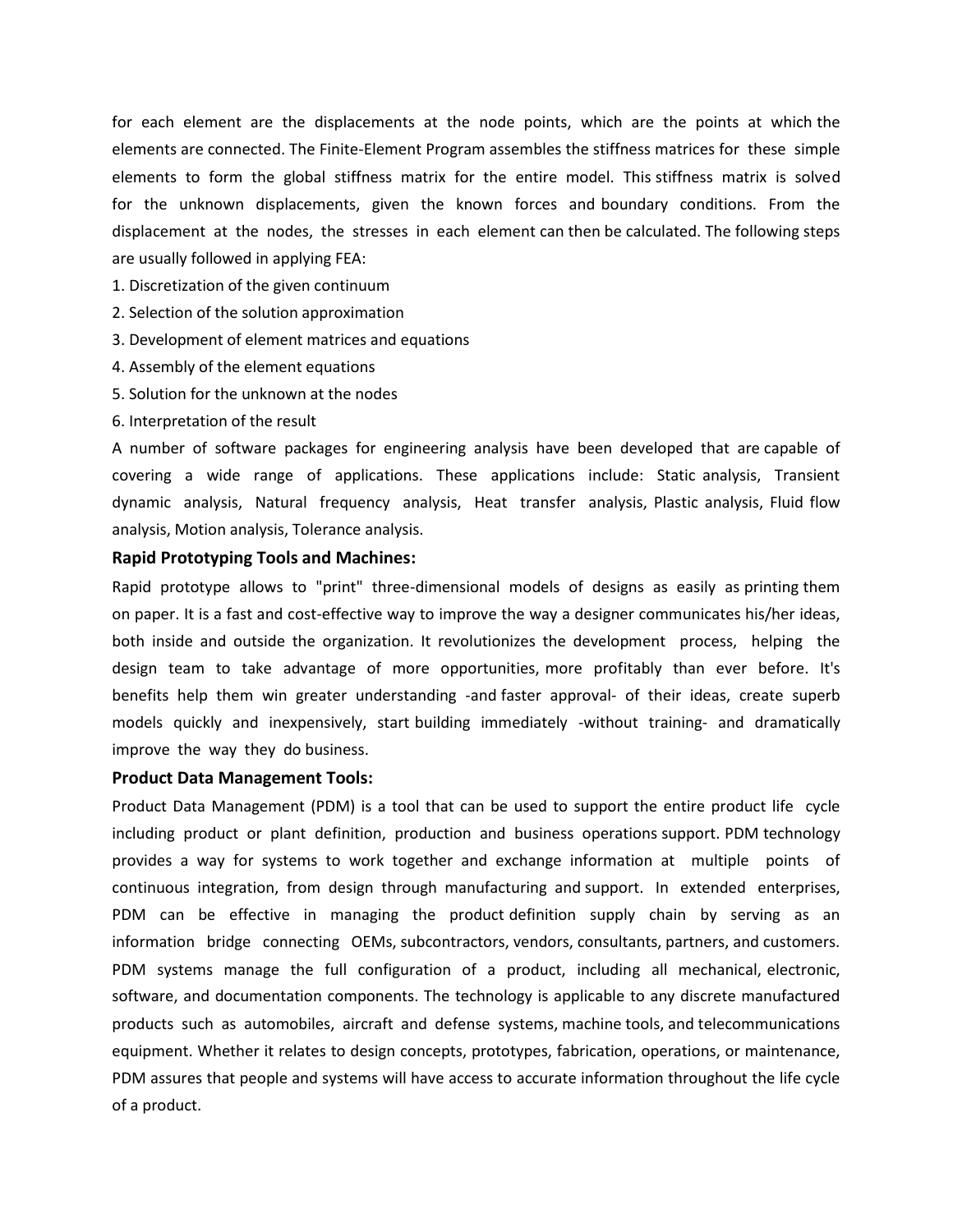# **Automated systems**

- **•** Production systems automated & computerized.
- **•** Approaches & Technologies:
- Automation.
- Material Handling Technologies.
- Manufacturing Systems.
- Flexible Manufacturing.
- Computer integrated manufacturing (CAD, CAM).

#### **Production Systems:**

- Production system is a collection of People, Equipment, and Procedures to perform manufacturing.
- **•** Production divided into two levels :
- (a) Facilities: Factory, Equipment, and Layout.
- (b) Manufacturing support systems: Set of procedures used to manage production.

#### **Facilities:**

- **•** Manual Work Systems.
- **•** Worker-Machine Systems.
- **•** Automated Systems:

(a) System in which a process is performed by a machine without the direct participation of a human worker.

- (b) Two Levels:
- 1.Semi Automated: perform a portion of work cycle
- 2.Fully Automated: operate for extended period without human attention.

## **Manufacturing Support Systems:**

- **•** To operate the production facilities efficiently:
	- i. Design the processes and Equipments.
	- ii. Plan and control production orders.
	- iii. Satisfy product quality requirement.
- **•** Support systems do not directly contact the product, but they plan and control its progress through the factory.
- **•** Manufacturing support involves a cycle of information processing activities.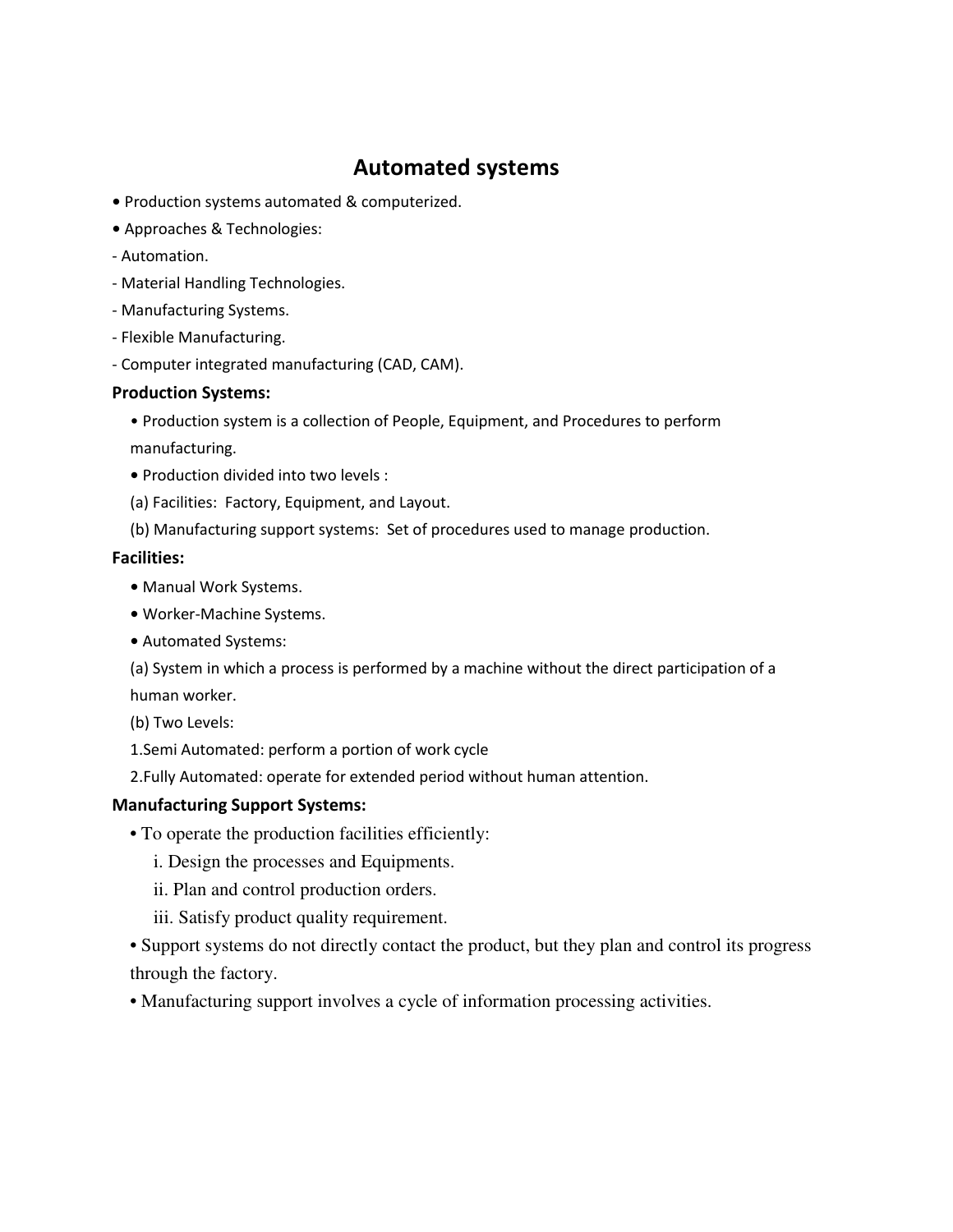

## **Automation in Production Systems:**

- · Two levels:
- 1. Automation in Manufacturing Systems.
- 2. Computerization of the Manufacturing Support Systems.
- In modern production system, two levels overlap.
- Computer Integrated Manufacturing (CIM) indicates use of computers at 2 levels.

#### **Automated Manufacturing Systems:**

- Operates in the factory on the physical product.
- Automated operations: Processing, Assembly, Inspection, Material Handling.
- Automated: Reduced level of Human intervention.

#### **3 Basic Types of Automation:**

- 1. Fixed Automation.
- 2. Programmable Automation.
- 3. Flexible Automation.

#### **Fixed Automation:**

- Sequence of processing operations is fixed by the equipment configuration.
- Sequence of simple operations.
- Integration and coordination of much operation in one equipment.
- Typical features:
- 1. High initial cost.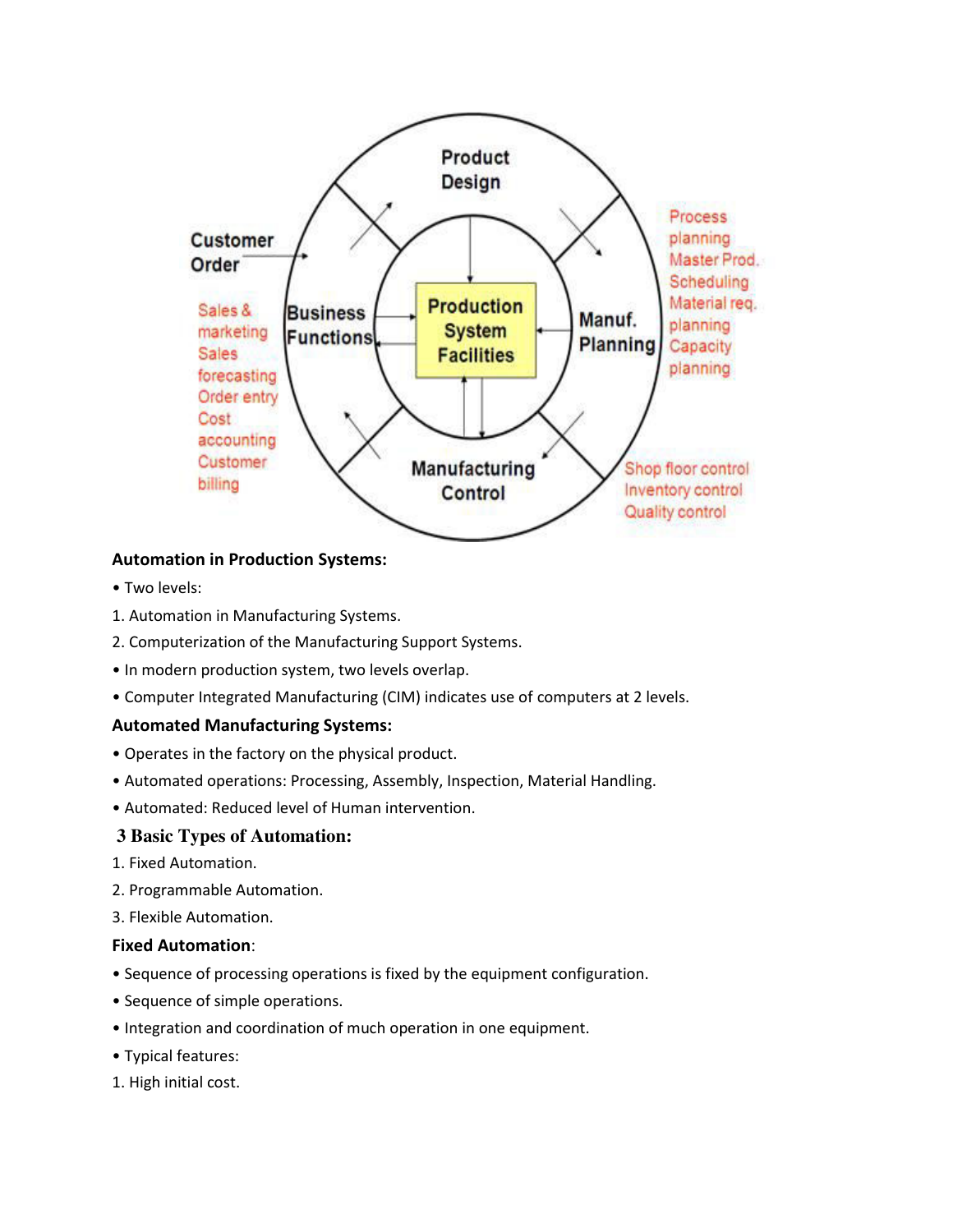- 2. Custom engineered equipment.
- 3. High production rates.
- 4. Inflexibility.

#### **Programmable Automation:**

• Production equipment is designed with capability to change sequence of operation to accommodate different product configurations.

- Operation sequence controlled by PROGRAM.
- Typical features:
- 1. High investment in general purpose equipment.
- 2. Low production rate.
- 3. Flexibility to deal with product change.
- 4. High suitability for batch production.
- Typical cycle for a product:
- 1. Set up and reprogramming.
- 2. Batch production of parts.
- Examples:
- 1. NC Machine Tools.
- 2. Industrial Robots.

3. PLCs.

#### **Flexible Automation:**

Extension of programmable automation.

- . Produce variety of parts with virtually no time lost for changeovers from one part style to next.
- . No production time lost in set up and reconfiguration.
- System can produce various mixes of parts.
- Example: FMS.
- Typical Features:
- 1. High Investment for custom engineered equipments.
- 2. Continuous production of mix of products.
- 3. Medium production rates.
- 4. Flexible to deal with product design variations.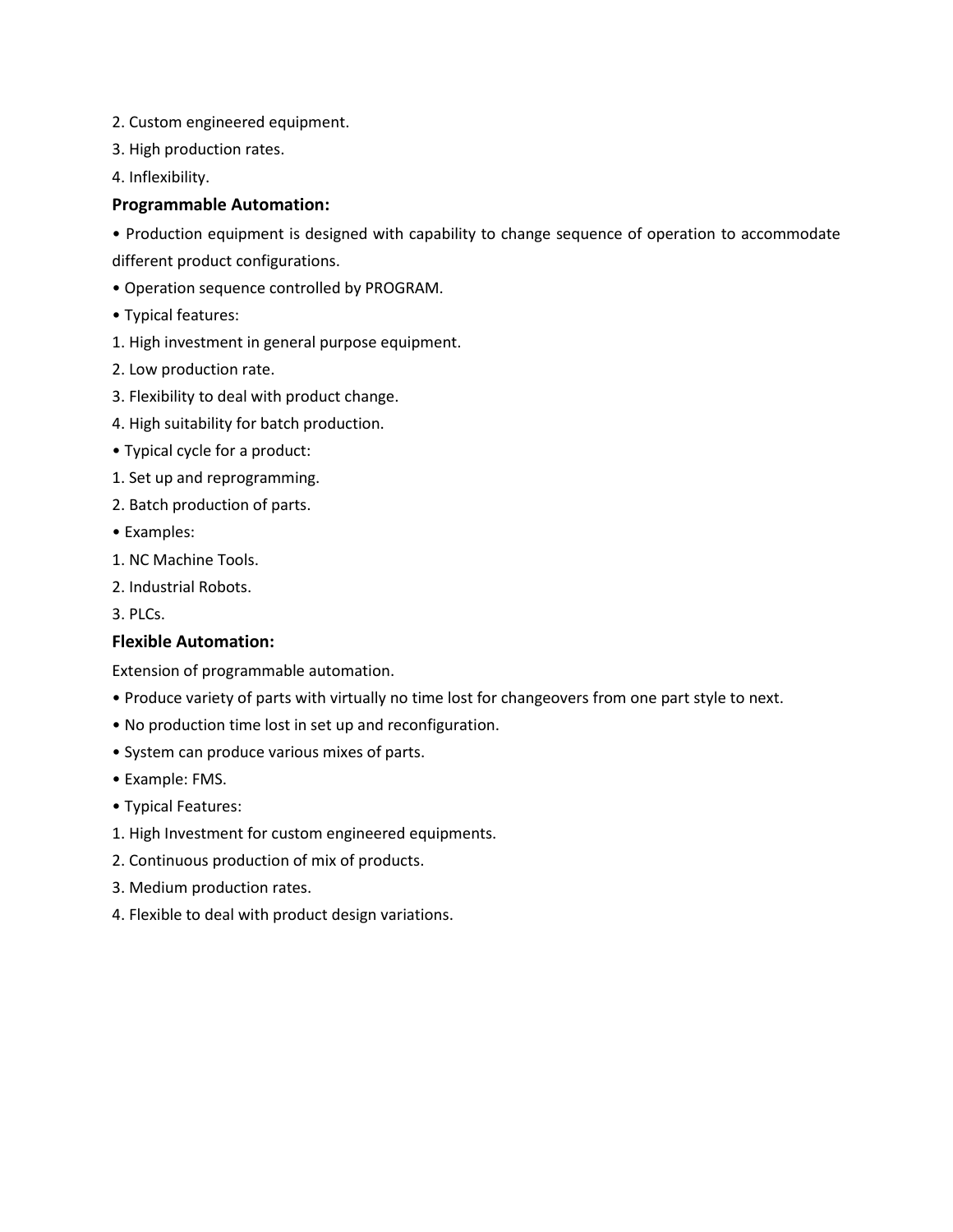

## **Automation Principles & Strategies:**

- Automation is not always the right answer for a given production situation.
- Three approaches for dealing with automation projects:
- 1. The USA Principle.
- 2. Ten strategies for Automation.
- 3. Automation Migration Strategy.

#### **The USA Principle:**

- It is common Sense approach to automation and process improvement.
- USA Stands for:
	- U: understand the existing process.
	- S: simplify the process.
	- A: automate the process.

#### **U: Understanding the Process:**

- a) First study current process in detail**.**
- b) Find answers:
- 1. What are inputs?
- 2. What are outputs?
- 3. What exactly happens between input & output?
- 4. What is function of process?
- 5. How does it add value to the product?
- 6. What are sequences of operations?

#### **S: Simplify the Process:**

- a) Simplify the existing process.
- b) Generate answers to queries:
- 1. What is the purpose of each step and transport?